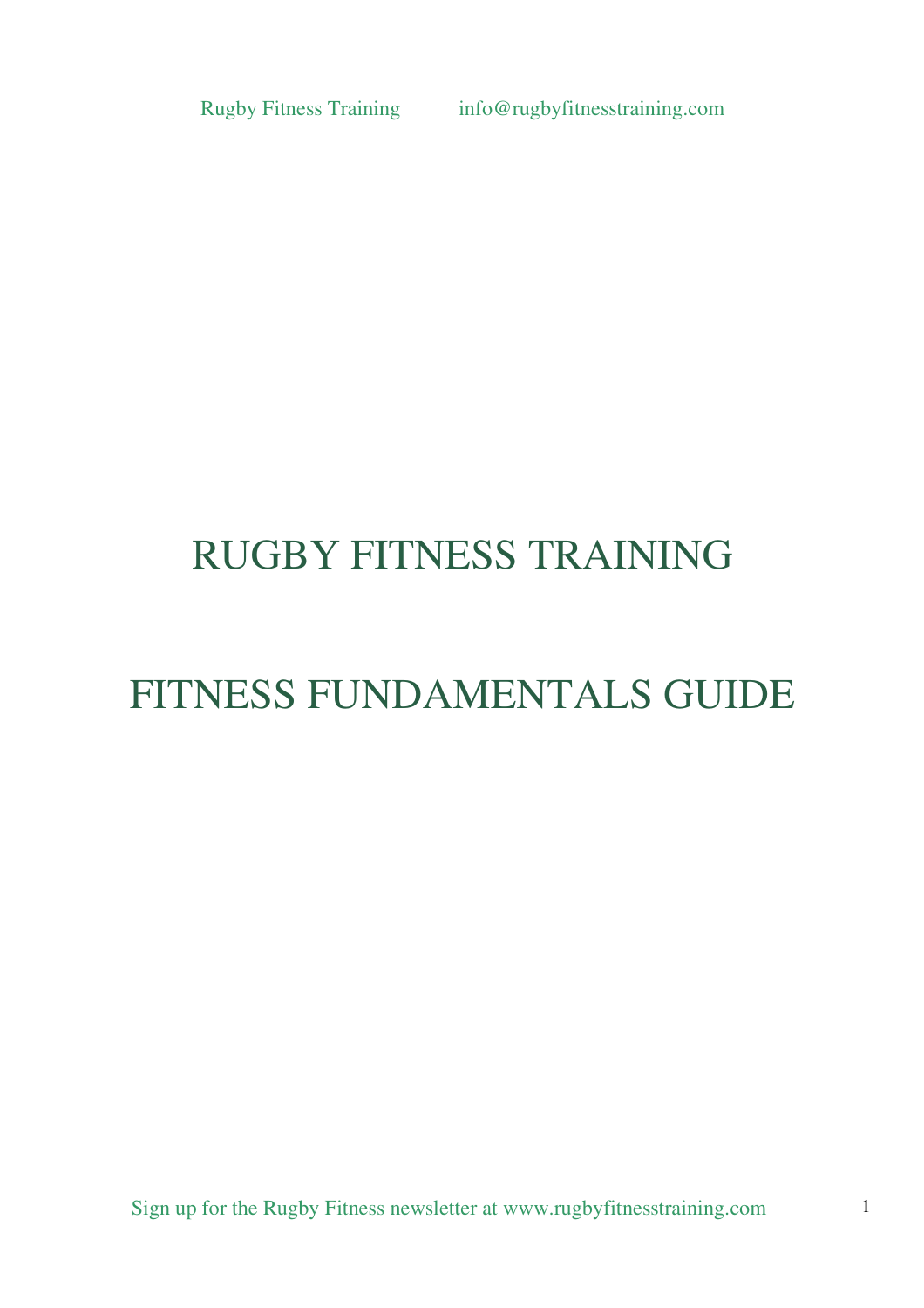Hi,

Welcome to your guide on the Fundamentals of Rugby Fitness. My name is Ben Wilson. I am author of the book Rugby Fitness Training: A Twelve Month Conditioning Programme and I help rugby players increase their conditioning. For almost 10 years I have been helping players of all standard increase their fitness and on field performance.

This report is designed to give you an overview of the fitness requirements of rugby and gives you some exercises to follow in each of the component parts that a solid rugby conditioning plan should contain. If you have any questions then please email me. I am always happy to help. I also send a newsletter which covers more about Rugby Fitness, Rugby Nutrition and Rugby skills. Keep an eye out for it.

This guide will introduce you to the fundamentals of rugby training. If after reading this report you feel you would like to have a personal plan designed for you full details are available on the website:

http://www.rugbyfitnesstraining.com/Products/Rugby-fitness-training-player-of-the-year-plan.htm

Best wishes

# Ben Wilson

Rugby Fitness Training



**Ben Wilson** is a personal trainer and conditioning coach. Author of the book Rugby Fitness Training – A Twelve Month conditioning Programme he is a specialist at providing the non-professional player with the same training opportunities as that of the professionals. A regular in the media he has been featured in Rugby World, The East Terrace and various newspapers and magazines.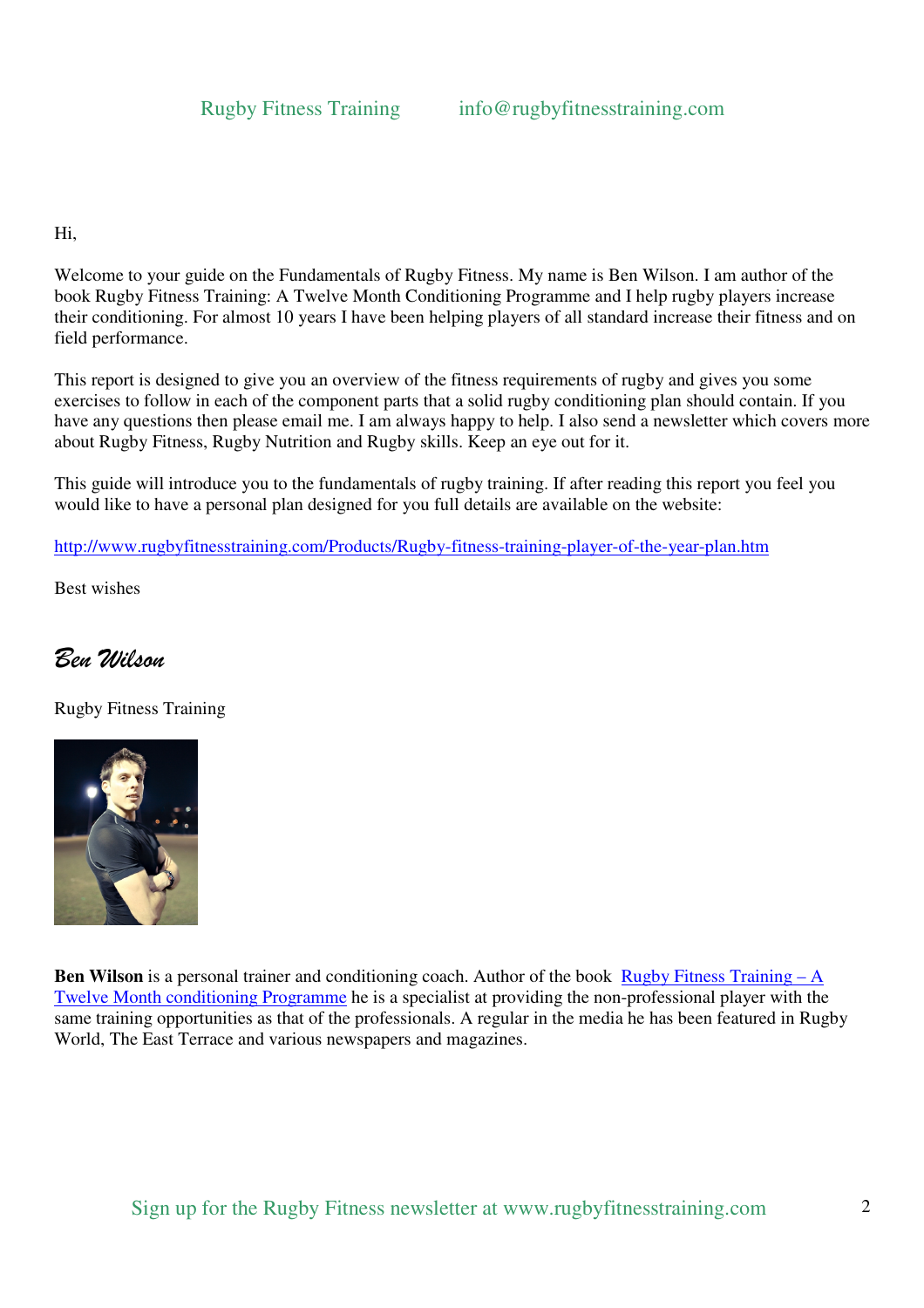# **Fitness Requirements for Rugby**

Both forwards and backs need to have a well rounded approach to fitness. In all positions there is a demand to be able to handle high levels of lactic acid within the muscles. This requires a strong aerobic and anaerobic metabolism.

In addition to this, all players need to maximize their strength and speed. With speed being more important for backs than for forwards but still vital to both. Agility is a key element of the game as many movements are not performed in a straight line, instead, using multi linear patterns or involving changing direction. Strong agility skills can give an advantage over a quicker straight line player.

Rugby union is one of the toughest sports there is, for exactly the reasons above. The way to succeed is to be the biggest, strongest, fastest and fittest player on the park. These attributes offset each other. This is why the sport allows for such a wide variety of players to be successful even within the same position.

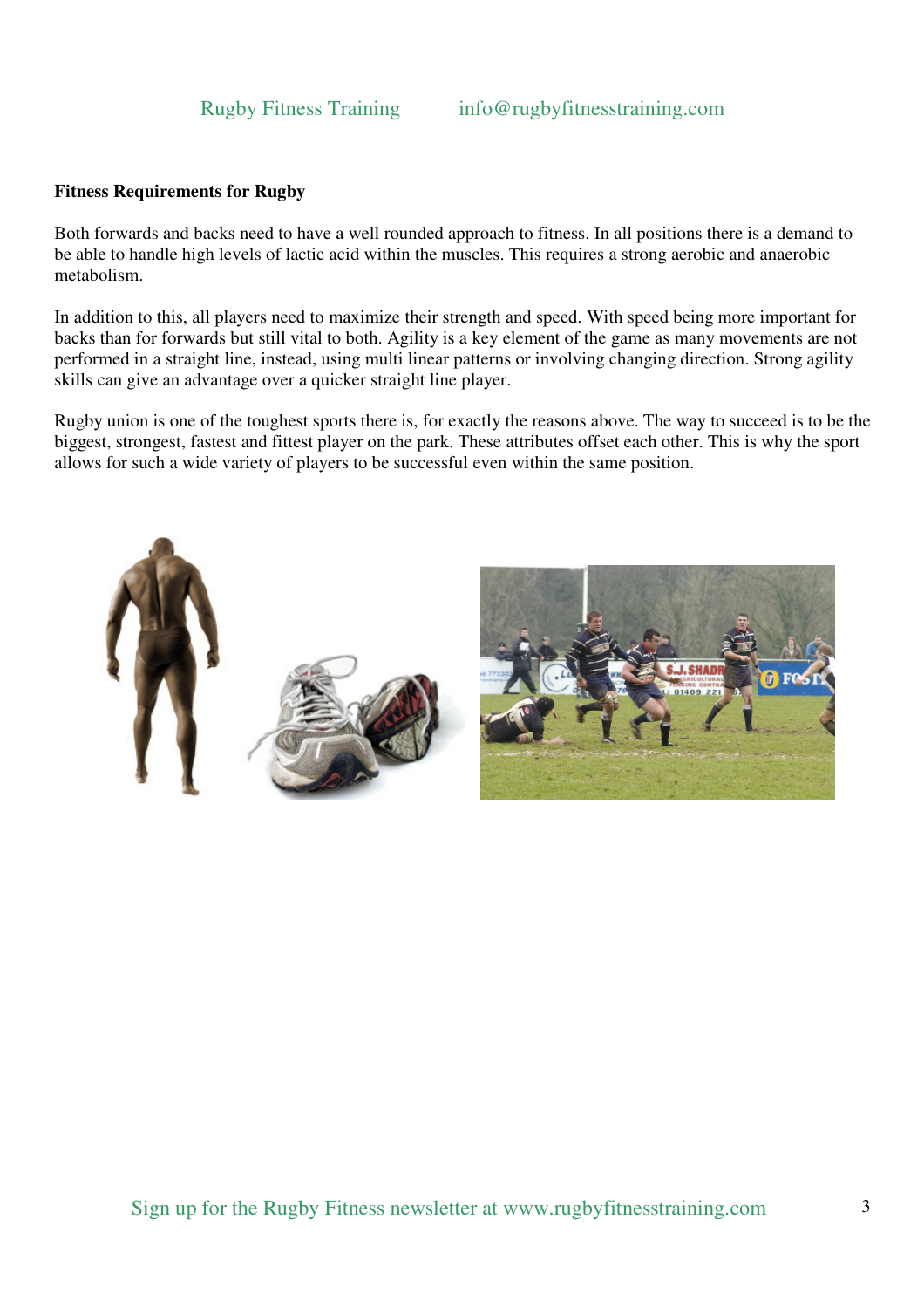# **Individual Training**

For you to optimize your performance you should address every aspect needed on the field of play. Pay special attention to your weakest areas.

Every rugby player should be looking to establish a strong aerobic fitness with excellent speed and agility skills, while having sufficient strength, size and core function. This in combination with perfect posture will allow you to fulfill physically your potential, and thus optimize your performance.

To ensure that the many aspects of fitness required for rugby are addressed, you must use different training techniques. These are:

- Aerobic endurance training An essential base for any rugby player
- Strength training A decisive factor in speed and contact situations
- Sprint training Critical for success and high level performance
- Agility training The skills to change speed and direction are vital
- Plyometrics Develops the muscle's ability to use energy and to aid speed and strength
- Core The absolute base upon which everything else is built
- Flexibility Another foundation of performance

This may seem to be a lot, but it can easily be introduced into your training, whether you train 2 hours a week or twice a day. It can be helped further if your rugby coach uses these within your team training sessions.

You should employ all these areas within your training plan but pay special attention to the particularly weak areas of your game. This will produce the quickest results on the field of play.

The following section outlines the basic principles within the main training methods.

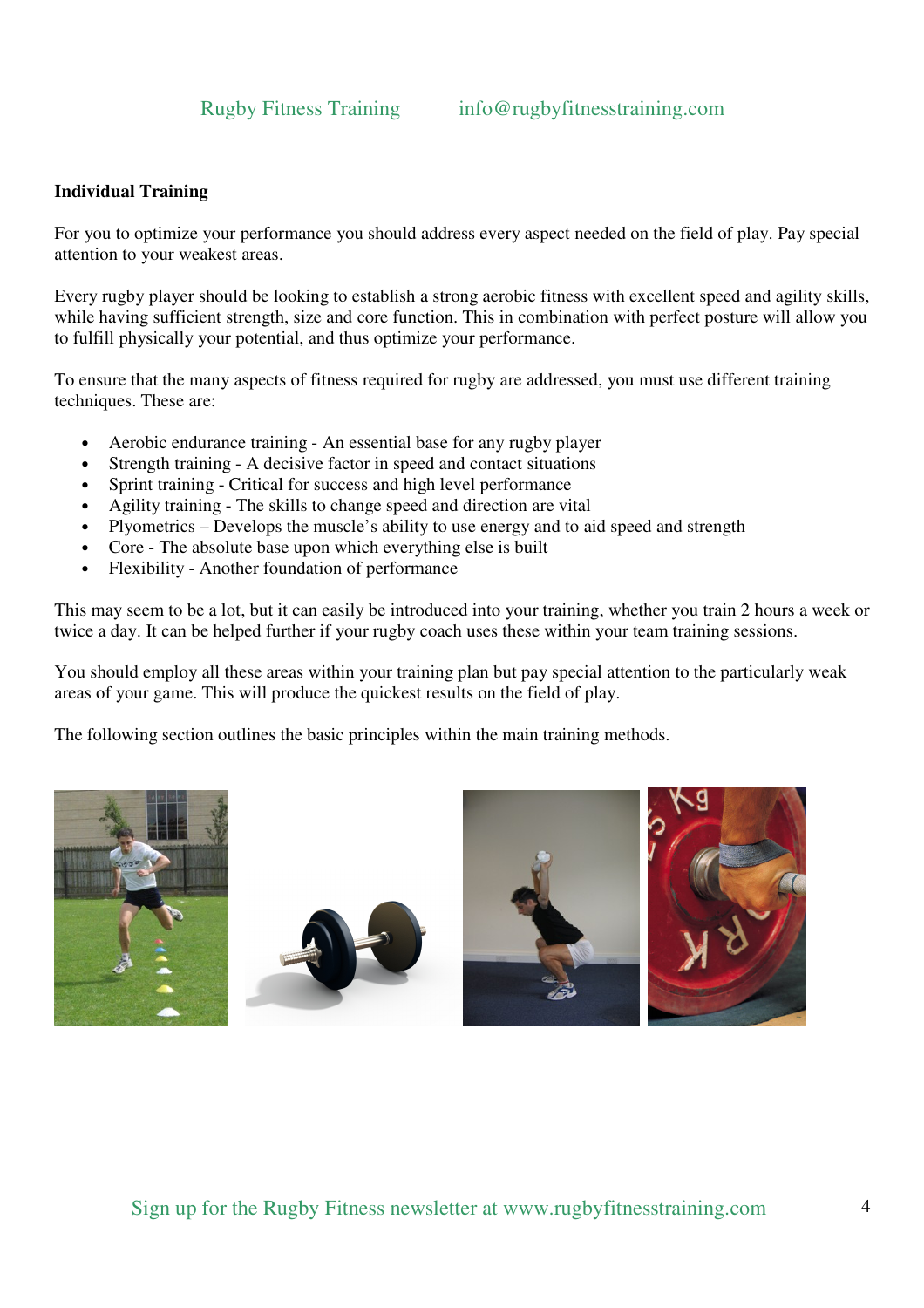# **Aerobic Endurance Training**

The purpose of aerobic endurance training is to increase your aerobic fitness. This will allow you to perform throughout the 80 minutes and be able to cover as much work on the field as possible during this time. Aerobic fitness is made up from two main components.

# **1) Aerobic Power**

Aerobic power is the ability to produce the maximum amount of energy using oxygen from the air. It is critical for effective performance as it supplies the majority of energy production at certain points of a game and is crucial in the recovery processes from anaerobic periods of play.

### **2) Lactate Tolerance.**

Lactic acid is the by-product of the chemical reactions performed during intense exercise. The build up of lactic acid interferes and impairs the muscles ability to contract. Lactate tolerance is the ability to continue exercising despite the prescience of lactic acid in the muscles. Lactic acid interference is the main fatiguing factor for Rugby like most other team sports.

### **Aerobic Training Techniques**

For a rugby player it is prudent to use jogging / running techniques exclusively, unless prevented by injury. The purpose of aerobic endurance training is to increase your aerobic power and lactate tolerance, as it is used in a game. Therefore spending time on the rower or bike will not be as effective compared to running.

# **Example Aerobic Training Session 1**

Distance : 3 km jogging

Intensity : Same effort level throughout

Notes : Ensure you are working hard from start to finish and do not go mad in the last 500m

# **Example Aerobic Training Session 2**

Distance : 3 km

Intensity: Spend 300m going faster than comfortable pace, then 100m at a easy pace and repeat

Notes ; The change in speed is fairly subtle from the fast paced jogging to slow paced jogging. Ensure you tune into how hard the exercise feels and moderate your pace so that you can finish the 3km.

Intensity: Maximum effort and rest as set out above.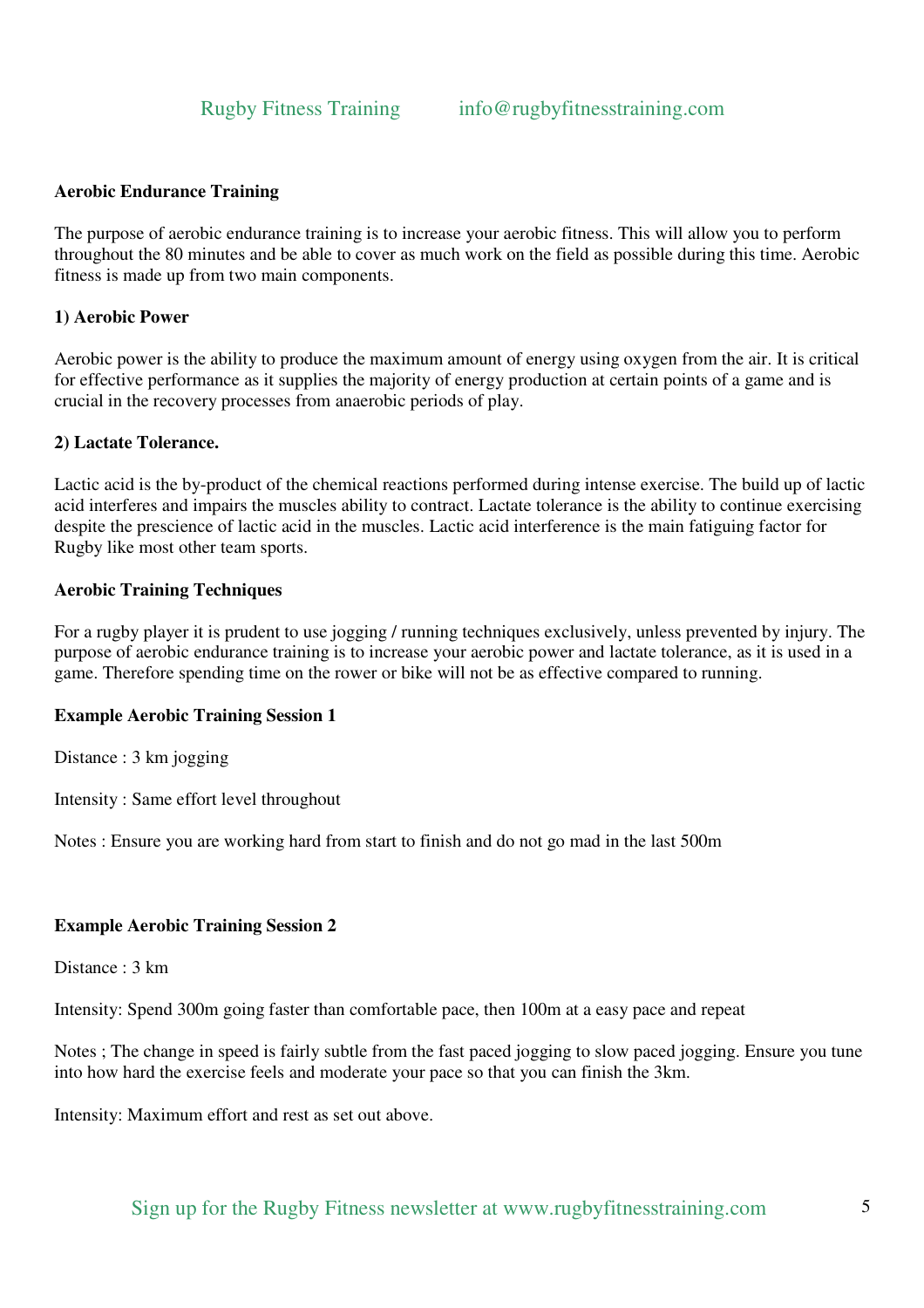# **Strength Training (Resistance Training)**

Resistance training is used to enhance your strength, muscle size and co-ordination.

Strength can be defined as the maximum force produced at a specific velocity (speed). This definition refers to the element of how quickly a force is applied. The speed a force is applied is an important yet often overlooked element of strength. Traditionally strength is perceived as the ability to move the heaviest weight possible. However, this is just one aspect within the overall picture.

The application of time to the definition of strength, means that it can be classified as either slow speed maximum strength or fast speed strength.

#### **Slow-Speed Strength**

This is also referred to as maximum strength. It is the maximum amount of force that can be produced e.g. the heaviest weight you can lift or the most force you can push with during a ruck or maul. This is an important aspect in rugby where the player who holds the greater maximum strength will prove dominant in contact situations.

#### **Fast-Speed Strength**

Fast-speed strength, or just speed strength is defined as the force produced at high velocities. It is the force produced in around 0.2 seconds or less. Training for speed strength increases the amount of force the athlete can produce within this 0.2 second time frame. Speed strength may often be called his power.

#### **Resistance Training**

There are endless combinations of resistance training programmes that can be designed by adjusting the variables of reps, rest, sets, exercise order, intensity (weight used) or exercise performed.

The specific combination of these variables can dramatically change the effect of training, to produce increases in maximum strength, muscle size, endurance and power.

Most rugby players perform body builder routines, which is perhaps the least effective type of training a rugby player could do to improve his sports performance. Try one of the three outlines below: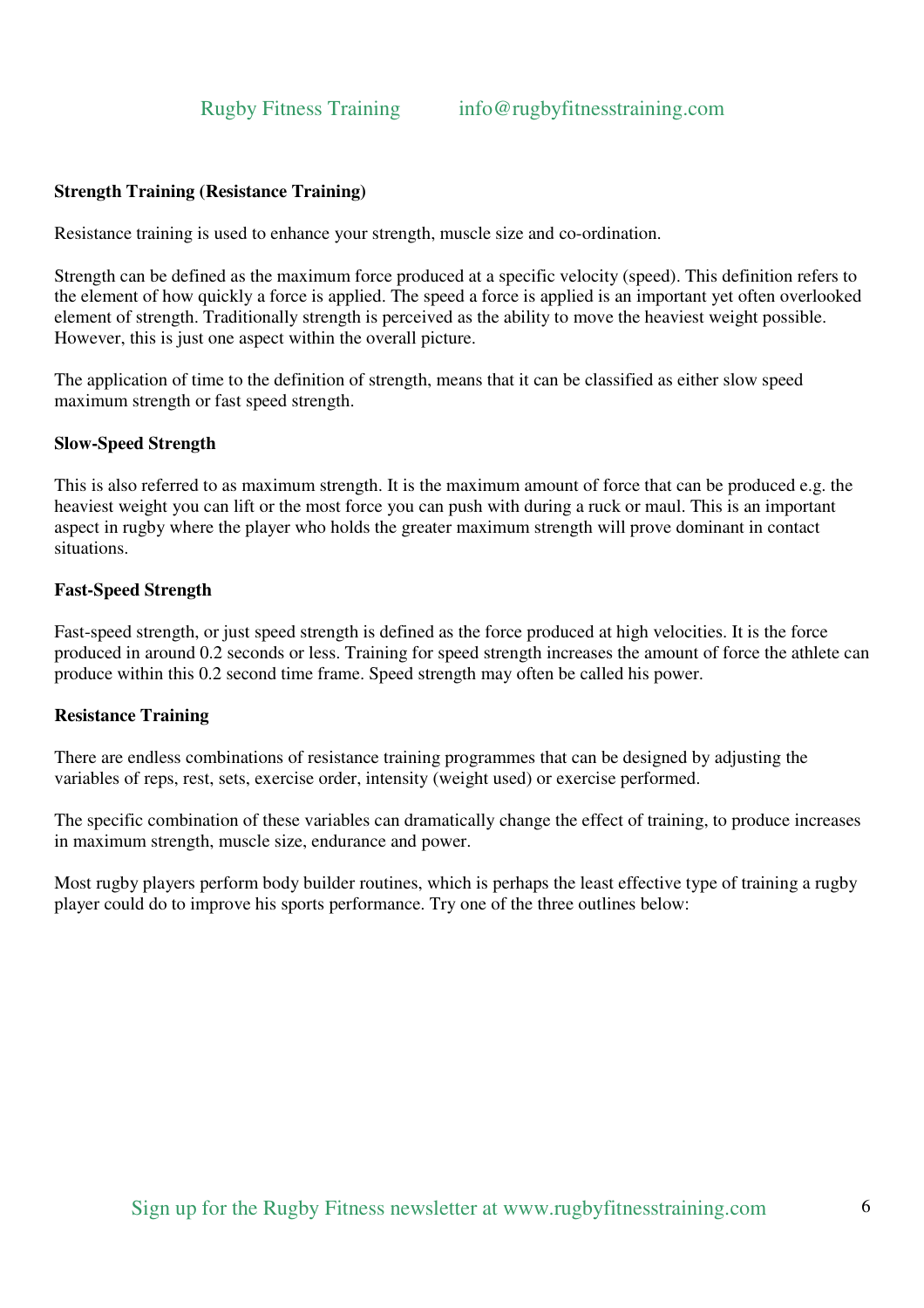# **Resistance Training Session 1**

Reps 5 - 15

Rest 2-3 minutes.

Exercises – All body routine (not a split routine) with multi joint large movements that targets as many muscles as possible. Pay special focus on the legs

e.g. dead lift, bench press on ball, lunge, bent over row, squat, chin ups, power press, cable twist, standing cable bench press

Notes: This training can really drain the legs and make you stiff for days afterwards. Start easy and build.

# **Resistance Training Session 2**

Reps : 4 - 10

Rest : 3 minutes +

Exercises – Multi joint large movements e.g. dead lift, squat, bench press, chins

Notes: DO NOT use maximum weight, use lighter than maximum loads and stop before fatigue is induced

See periodization to learn more about how to vary these and which ones to use.

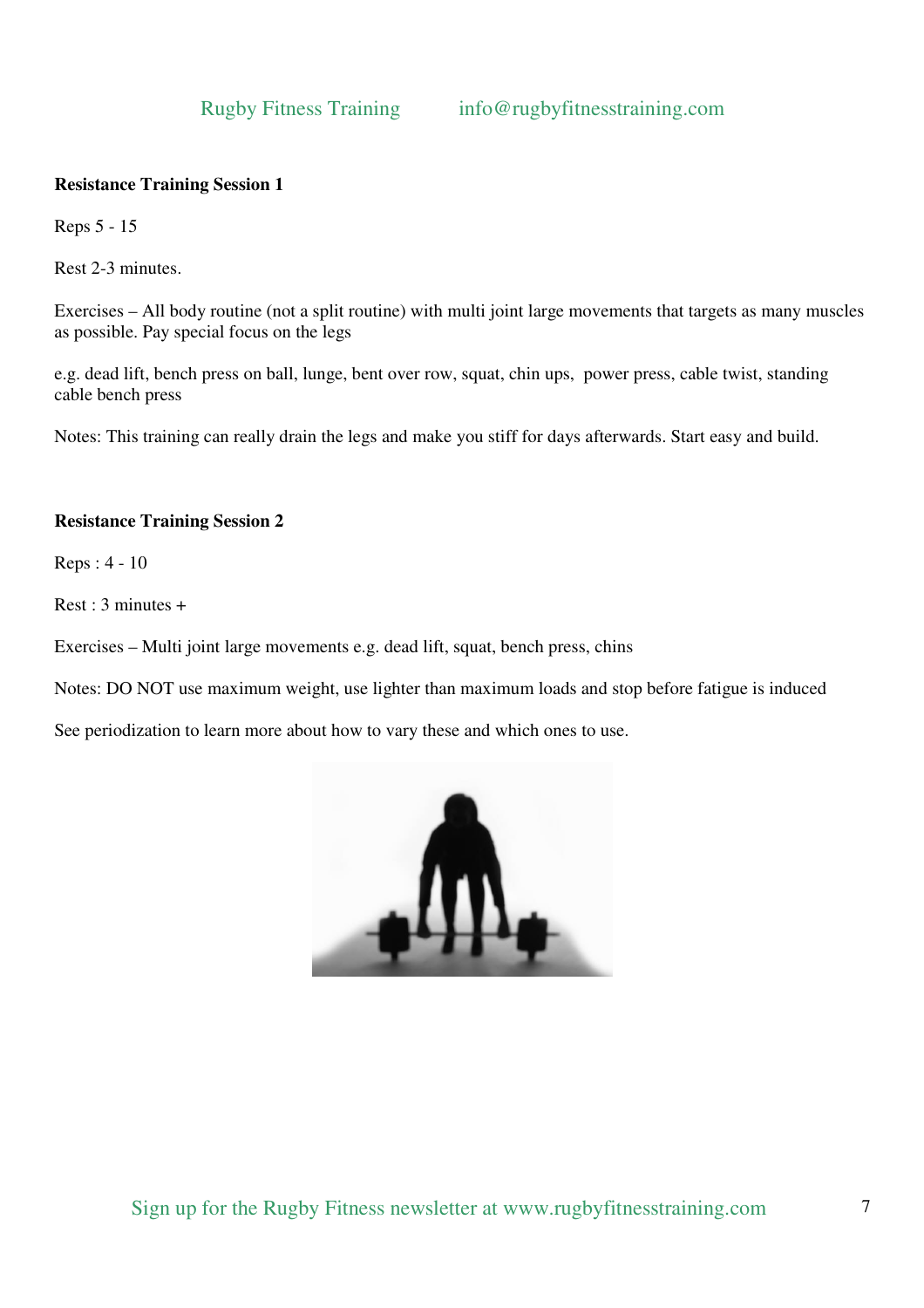# **Sprint Training**

To develop your speed you need to be performing sprint training. However, there are different components to speed and thus different ways to focus your training.

Speed in its simplest terms is the time it takes to cover a distance. It is a product of stride length and stride frequency. The winner over a certain distance is deemed the fastest e.g. the winner of Olympic 100m final is deemed the fastest man/woman in the world.

In rugby, as in other sports, speed is found to be more complex than first appears, being made up of three different components:

# **1) Acceleration**

The time it takes to go from a standing or slow speed to maximum or higher speed. It takes between 20 - 50m to reach top speed, elite Olympic sprinters take longer to achieve top speed (around 50m) compared to novices (20m). This means the novice athlete must focus on speed endurance more as they have longer in any sprint to maintain top speed compared to their elite counterparts. The ability to accelerate is heavily influenced by leg strength. It is the most important aspects in rugby along with speed endurance.

# **2) Maximum Speed**

This is the maximum velocity (speed) that can be achieved. The maximum top speed displayed by an athlete is dependent upon neuromuscular co-ordination and the legs' fast speed strength. Top speed is not reached immediately and for many players during a game it is never reached.

#### **3) Speed Endurance**

This is the ability to maintain maximum speed or the ability to repeatedly perform successive sprints at the same speed. Speed endurance is dependent upon the metabolic conditioning of the anaerobic systems.

#### **Quickness**

This is the ability to move a body part at the highest possible velocity. . In rugby, quickness is important for passing and kicking the ball or in throwing a fake directional move e.g. side-step. It is closely related to the body's neuromuscular co-ordination and speed strength.

# **Sprinting Technique.**

Underpinning your speed is your technique. This can be developed using sprint drills during warm ups and restoring ideal posture through static stretching and corrective strengthening techniques.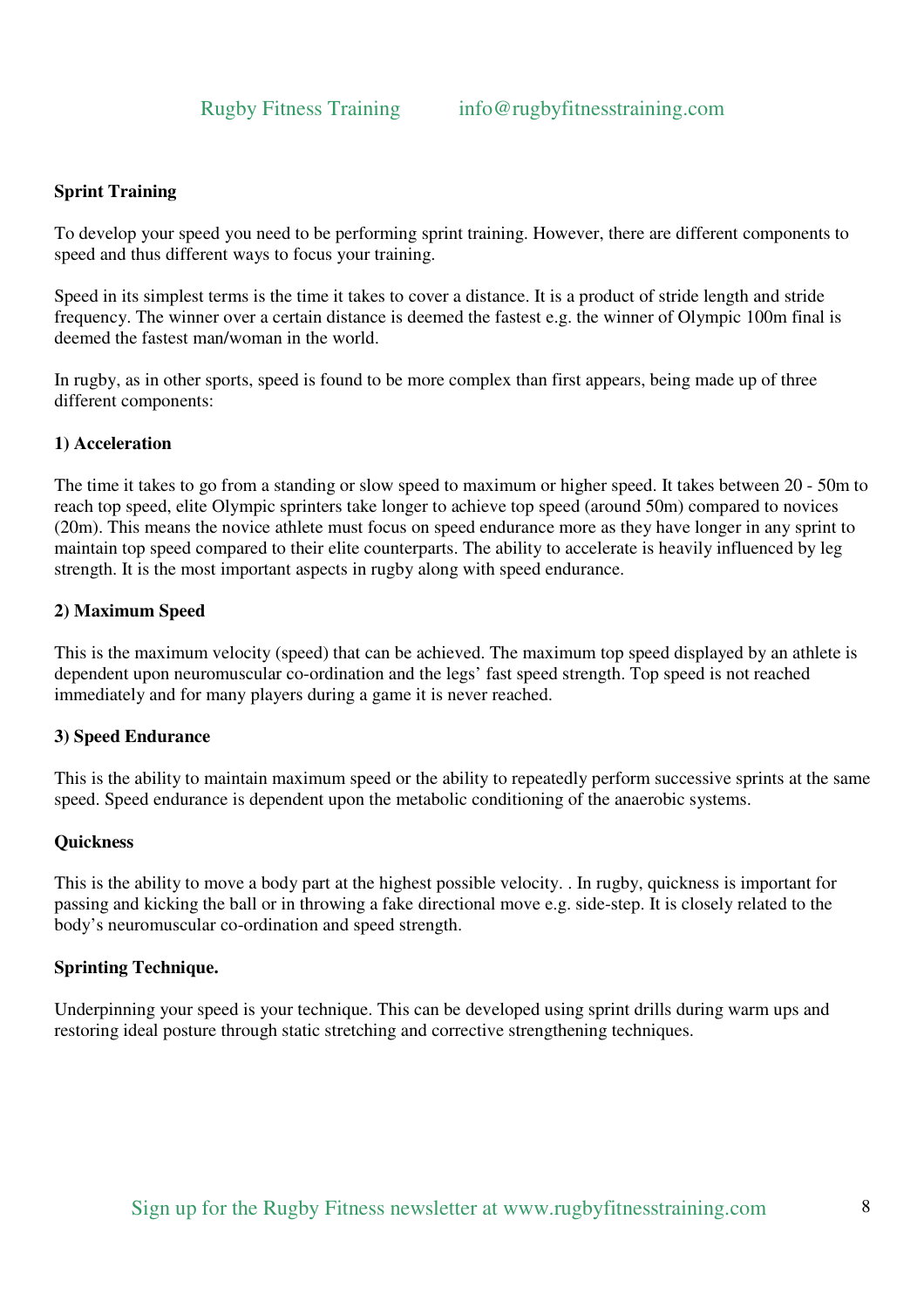# **Different Training Techniques for Different Abilities**

There is no one technique that will produce dramatic improvements in each facet of speed. Instead the athlete needs to address all qualities to allow him to be seen as 'fast' across the pitch and for the whole duration of the game.

Many positions in rugby rarely need to reach maximum speed. Acceleration and speed endurance normally being the key components of speed. This is because a player rarely has time to achieve maximum speed or chooses not to reach it, e.g. it is hard to change direction at 100% full speed. Secondly, as rugby is played in a state of fatigue, it is often the least tied person with best speed endurance that wins one on one.

To accommodate this, sprint training needs to focus on all the qualities needed on the field. Try using these different training techniques as part of your plan to improve your sprint speed on the field of play.

### **Sprint Training Session 1**

Distance: 300 + 400metres

Reps: 3-5

Rest: 5 minutes

#### **Sprint Training Session 2**

Distance: 125m, 100m, 75m, 50, 25m

Reps: 1-2 reps per distance

Rest: 3-5 minutes depending on distance run and fatigue

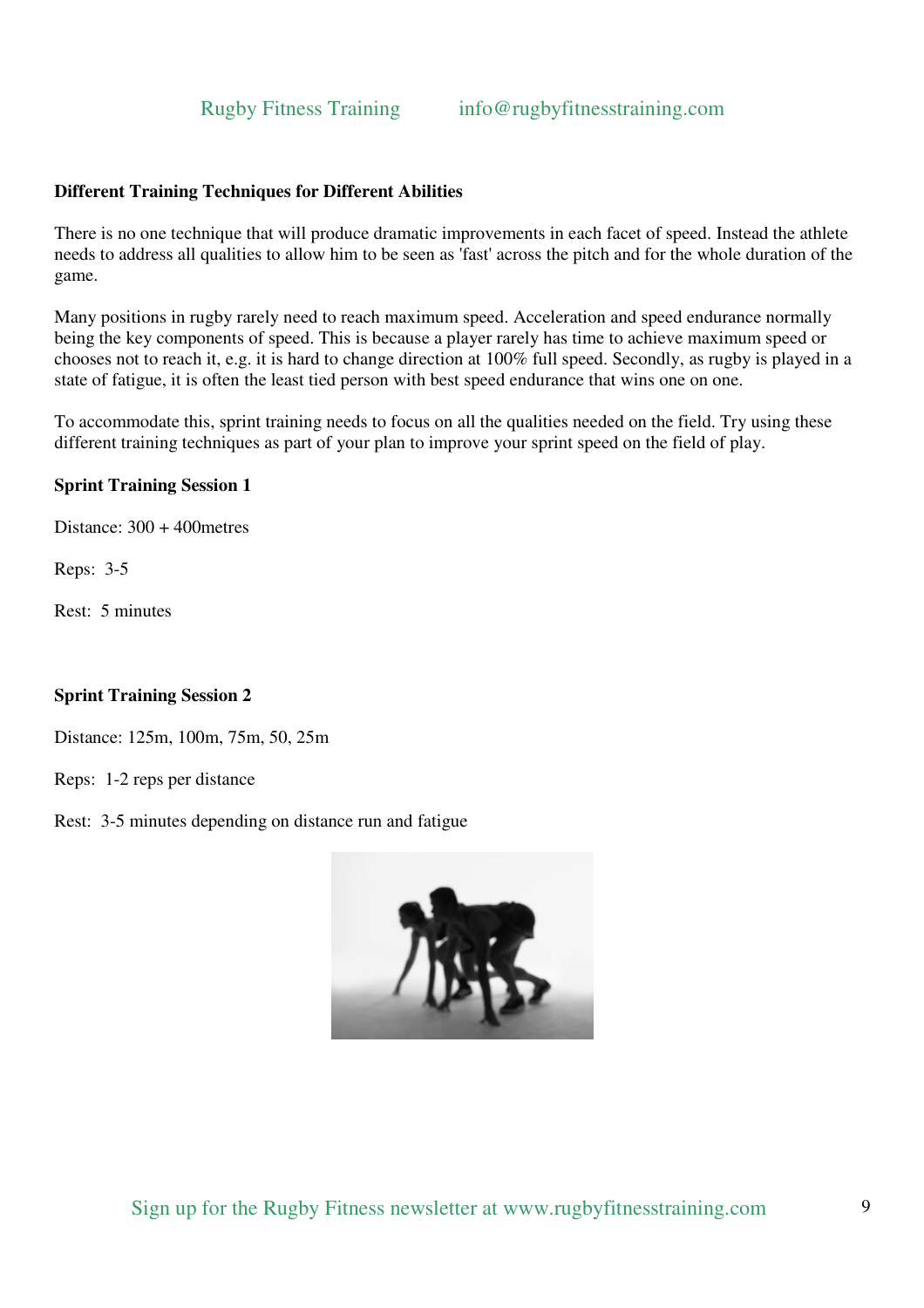# **Agility Training**

Agility is your ability to stop explosively, change direction and accelerate again. It encompasses movements in non-linear directions, e.g. backward, diagonal running etc, as opposed to just straight line speed. Agility is a crucial requirement in rugby and most team sports, as movements more often than not are multi directional.

The player who can change his speed and direction the most effectively will often prove superior. Agility is determined by the athlete's fast speed strength in all movement directions and the body's neuromuscular coordination of the muscles involved.

Agility training provides a vital but underestimated component. The training develops your ability to change direction, speed, angle and movement type in all directions. Increased agility skills results in improved performance in one-on-one situations.

# **Agility Technique**

The correct technique is a vital component to producing an agile athlete. The technique should be developed through practicing good technique within the drills and restoring ideal posture. Efficient posture for multidirectional movements and changing speed, includes using a powerful arm action, staying relaxed while being on the balls of your feet with the head and eyes in correct alignment.

# **Agility Exercises**

The agility exercises use a variety of different movement drills, all of which are performed fatigue free to allow for effective practice of the technique. The agility training methodology is separated into different types of movements which have varying degrees of complexity. The movements are:

# **Foundation Movements**

These drills develop the foundation needed for multi-directional movement. The exercises are composed of simple non-linear movements upon which more complicated and demanding exercises are based.

#### **Basic Movements**

The exercises combine the foundation movements to produce more advanced but still simple patterns. The protocol teaches the player simple transitions between movement types.

#### **Combination Movements.**

The exercises develop more advanced movement patterns. The protocol focuses upon changes in speed, direction and types of movement.

# **Rugby Specific Movements**

The drills are designed to reproduce the forces and movements encountered during a game. The protocol includes some specific elements from the rugby field, to prepare the player fully for competition.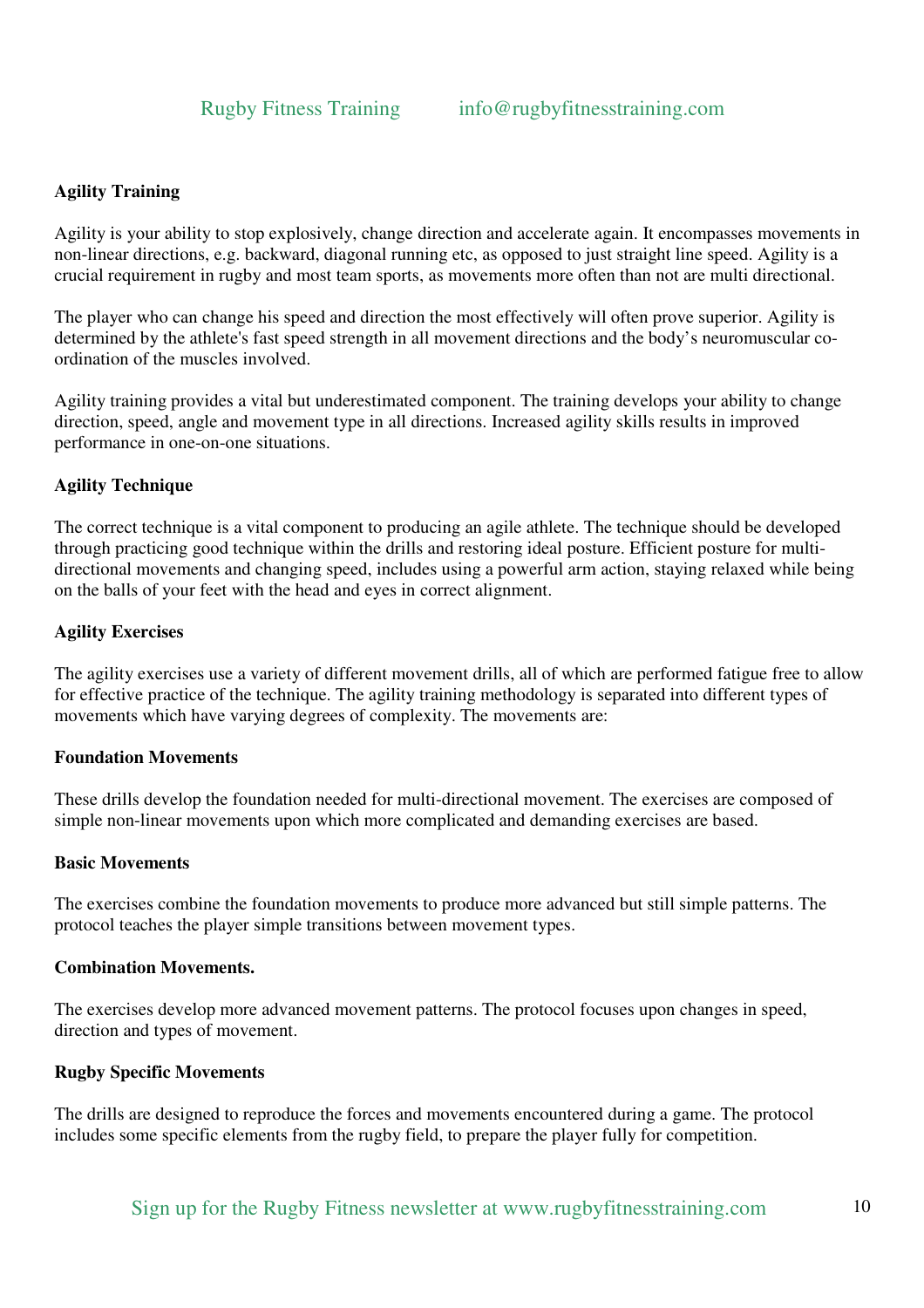# **Combining the Techniques**

When and how to combine these different techniques and movements, depends upon the laws of periodization.

### **Getting Started on Agility Training**

If you are new to agility training, then try to practice these two simple foundation movements. Ideally do this before a sprint session or team practice.

### **Agility exercise 1 - Diagonal Running**

Facing forwards, sprint diagonally (at a 45 degree angle) for 20m

Ensure your hips are facing directly forwards, not in the direction you are running

Repeat in the other direction

### **Agility Exercise 2 - Backward Running**

Facing forwards with your weight balanced over your feet, sprint backwards for 20m

Ensure you remain facing forwards for the duration

Alternate foot starting position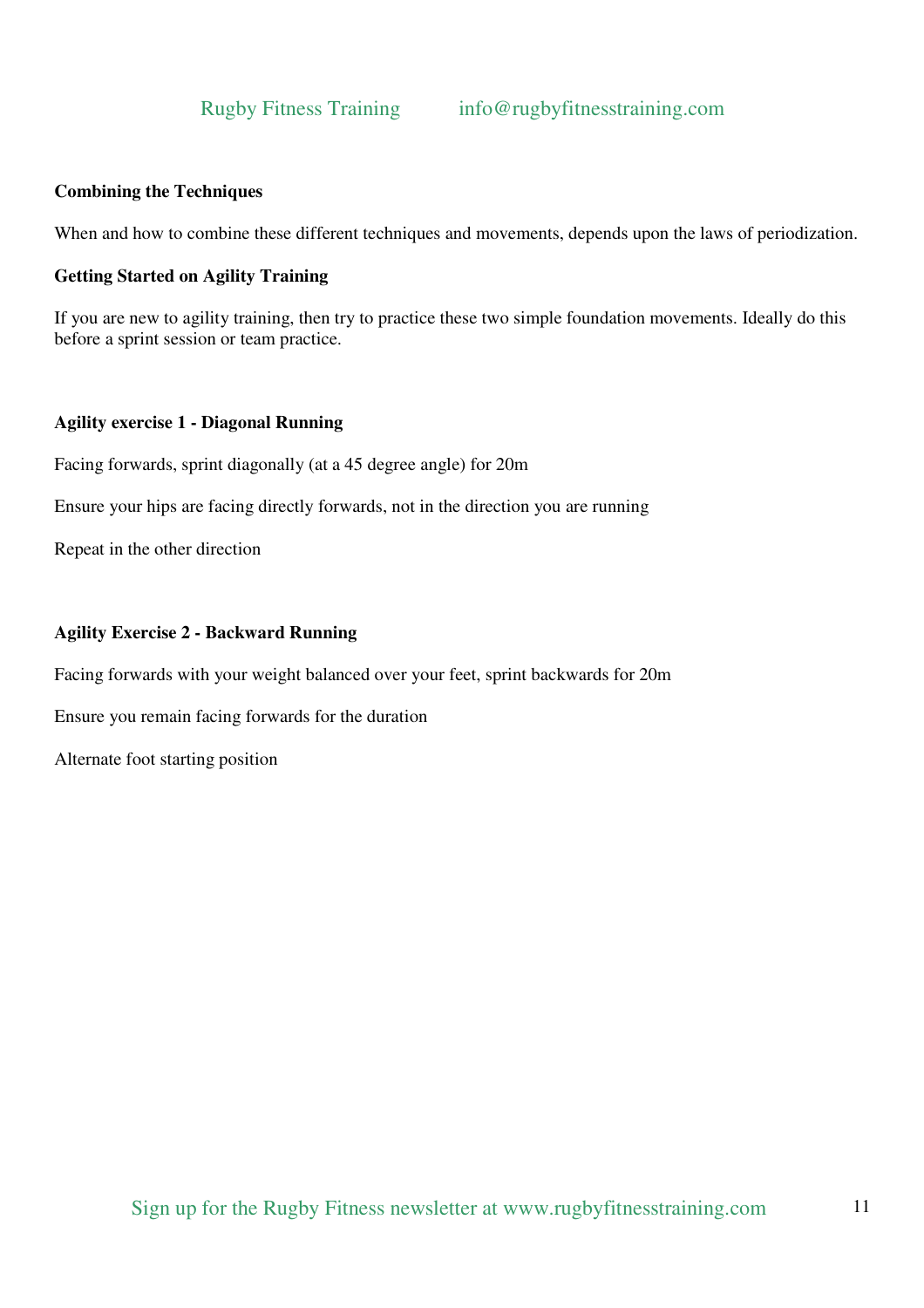# **Plyometric Training**

There are two components to strength, maximum strength and fast speed strength (power). Your power is crucial to on-field performance. One major contributor of power is the ability to use the stretch shortening cycle, as it provides a significant amount of energy to any fast paced movement.

To develop and enhance the body's ability to store energy during the stretch shortening cycle, you can perform exercises that are called plyometrics. These involve short, fast and explosive movements that will, over time, improve your ability to store energy in a stretched muscle and use it for more powerful and explosive movements.

A testament to the power of plyometrics is the fact that every professional sprinter and track and field athlete uses them extensively in their training to improve their power and speed. Long term use of this training method will allow you to become quicker, stronger and more agile.

# **Intensity of Plyometric Exercises.**

Plyometric exercises can be classified as low, medium or high intensity, from the effect and stress they put on the body. Unless you are familiar already with this training technique, you should begin by performing fairly low intensity drills. Try performing these two exercises listed below.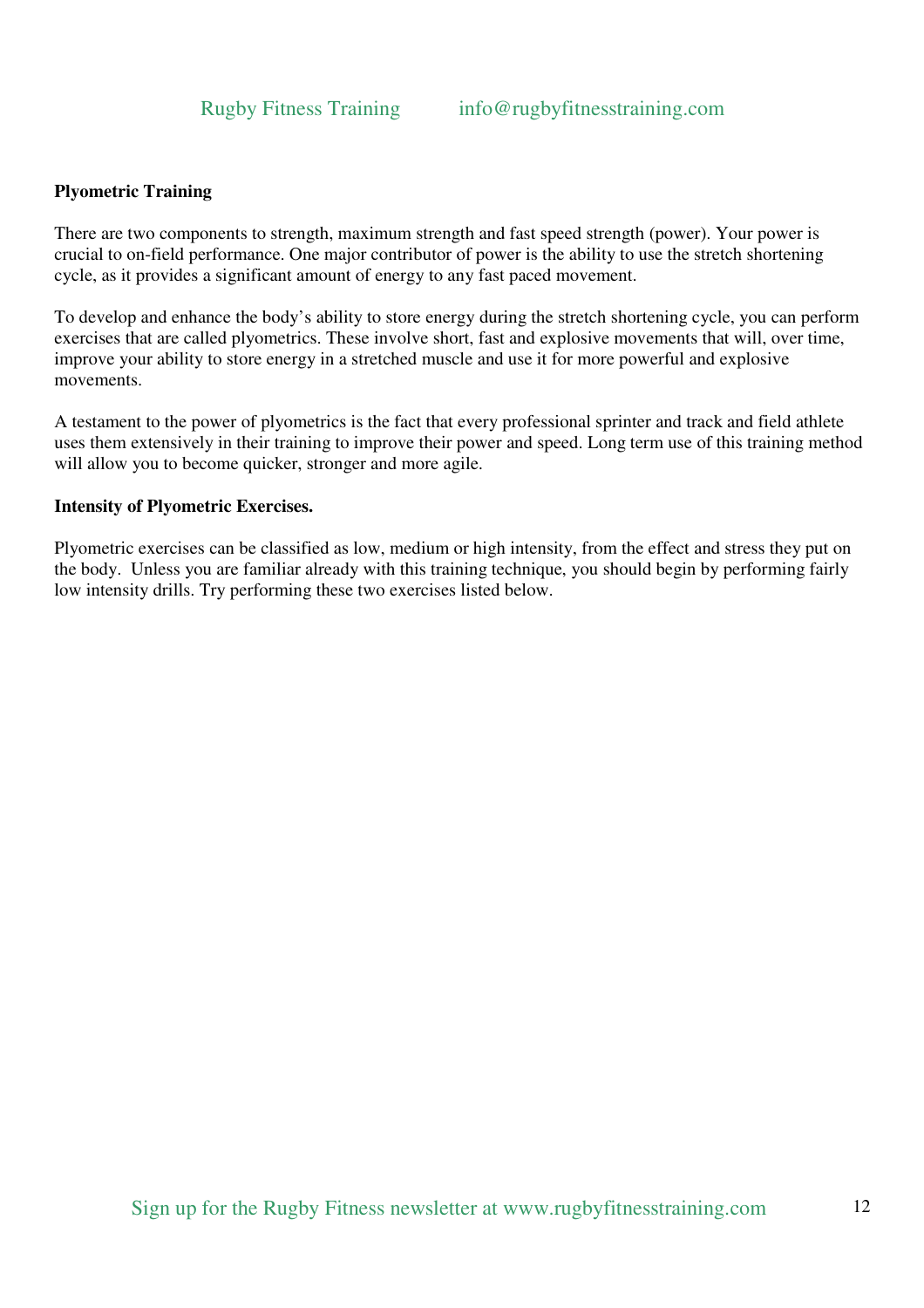# **Plyometric Exercise 1 - Squat Jumps**

This exercise trains the muscles ability to produce force with a two-legged pushing action

*Technique:* 

- Assume a squat Position
- Jump upwards as high as possible
- On landing immediately jump again and repeat for 10 repetitions
- Perform 2-3 sets of this exercise





# **Plyometric Exercise 2 - Lateral Jumps**

The jump focuses on the ability of the muscles to produce rapid force in a lateral direction

*Technique:* 

- Using a movable object that is knee height or below. (or use a line on pitch)
- Jump laterally over the object
- Upon landing immediately jump back to the other side and repeat for 10 repetitions
- Perform 2 -3 sets of this exercise





**Do not perform any these exercises if they produce pain or if you are suffering from any form of injury.**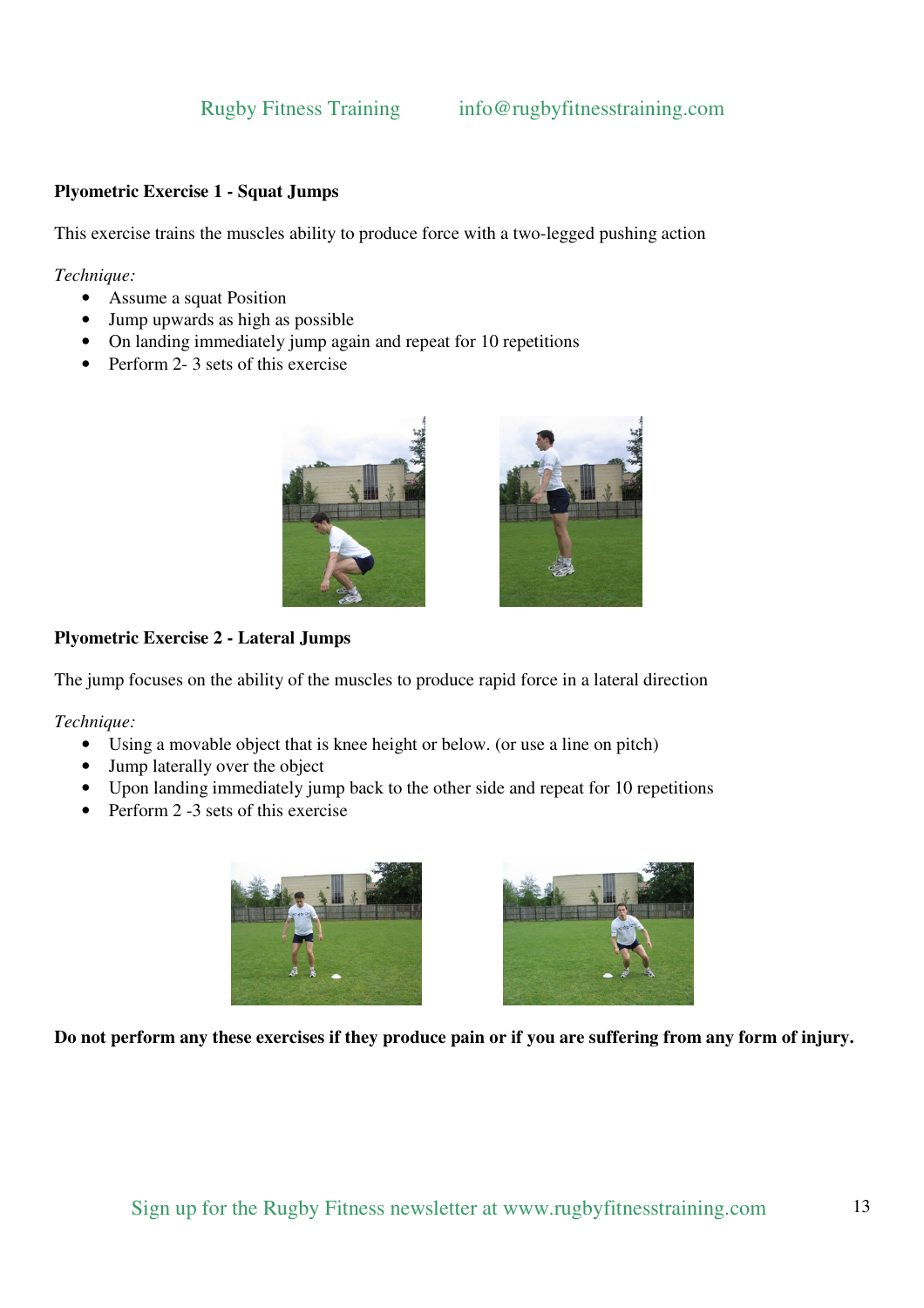# **Core Training**

This can be defined as the strength of the muscles that stabilize the hips and spine during movement. Strong core strength is essential to performance as it holds the body solid, to allow full force transfer.

For example, when tackling a player you hit them with your shoulder, a strong core would allow all the force in your legs to be transmitted through into your shoulder and onto the opponent. A weak core would not transmit anywhere near the same force and you could see your body buckle and collapse under the pressure, often resulting in a missed tackle.

The core muscles relate to, amongst others, the deep transverse abdominal (below the main stomach muscles) pelvic floor muscles (muscles that stop you going to the toilet), deep spinal muscles and the gluteus muscles (buttocks). Through ensuring these muscles are correctly working, then improving their strength, the body builds a solid foundation upon which to increase the strength of your limbs.

# **Core Exercises**

Core training is a subdivision of resistance training. The importance to performance is significant and therefore it is separated out into its own method. The technique for core exercises are divided into two aspects. Firstly, it is vital to learn how to correctly engage the protective muscles of the midsection. Once achieved, the focus is then placed on strengthening these muscles through various exercises.

# **Core Recruitment**

To learn how to correctly recruit the core muscles you must first learn how to hold a neutral spine. This refers to standing with correct posture and thus ensuring all the joints are optimally aligned. To find your neutral spine:

- Stand with your heels, buttocks, shoulders and head against a wall
- With one hand feel how much space there is in the arch of your lower back
- A neutral spine should have just enough room for one hand to slide into the arch of the lower back, while the heels, buttocks, shoulders and head remain touching the wall
- If you cannot get your hand in the arch or there is room for much more than one hand e.g. your fist, your posture needs to be adjusted, this will come from following the set out stretches and strengthening exercises.

In the neutral spine position you can then activate the core muscles. To do this you need to consciously

- Breathe in using your diaphragm (pushing your upper stomach outwards).
- Contract the pelvic floor muscles, by stopping yourself going to the toilet at the back, then the front
- Draw the stomach area below the belly button into the spine as close as possible. Imagine you are trying to pull on a really tight pair of trousers and must get them over your lower stomach

In addition to activating the core, it is necessary also to use the larger muscles of the buttock and midsection.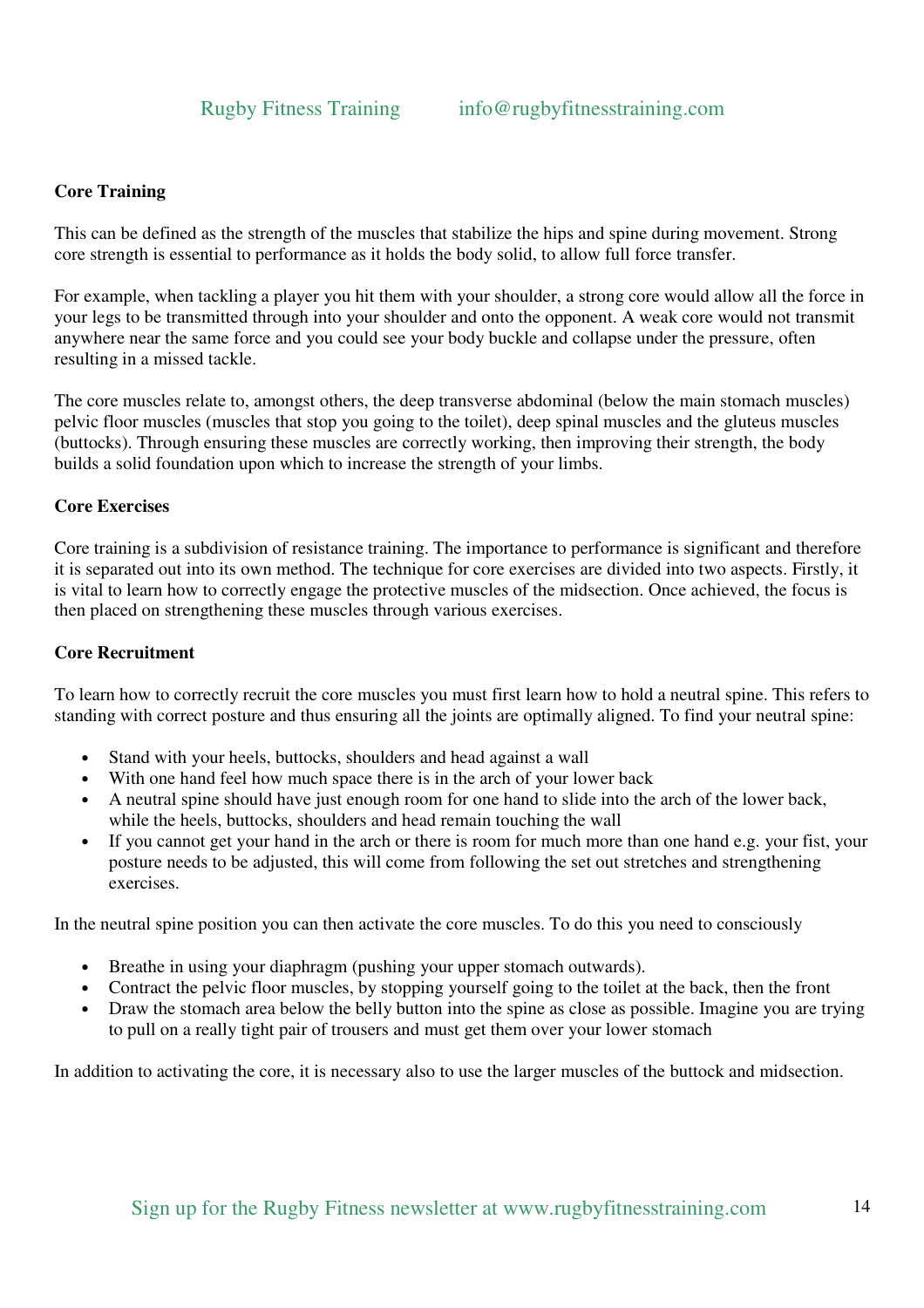# **Core Strength Exercises**

The exercises are designed to challenge the core by using a series of holds and movements which combine your body weight and often a Swiss ball. Each of the exercises are designed to challenge the body to gain core strength in each movement direction. The exercises are progressed through increasing their difficulty and relevance to movements performed on the field of play.

#### **Core Exercise 1 - Ball Plank**

- Ensure you maintain a straight spine and hold the position below (progress to 1 arm)
- Make the exercise harder by moving your arms further from your body



# **Core Exercise 1 - Ball Bridge**

- Ensure you maintain a straight spine and hold the position below
- Make the exercise harder by introducing movement by straightening your legs (progress to one leg)



# **Variety in the Core Exercises**

How to vary the core exercise by duration, difficulty and type of exercise is covered through the concepts of periodization. Without using these simple yet powerful concepts, your strength will be inhibited in the long term.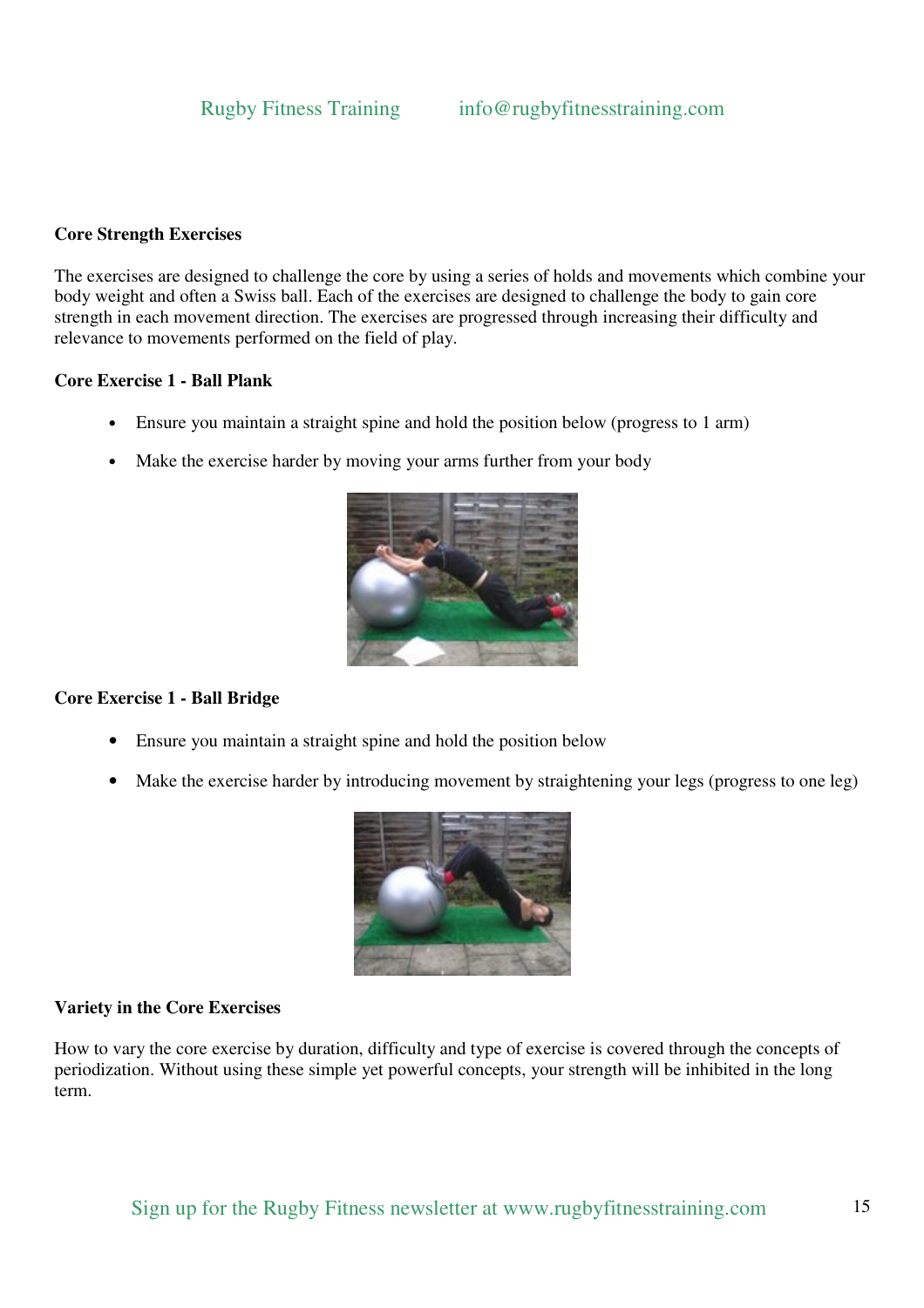# **Flexibility Training**

Flexibility training focuses on the resting muscle lengths to restore ideal posture and the active movement ranges, to enhance performance. There are two types of stretching to cover this:

# **Active Flexibility.**

This refers to the amount of movement you can actively produce around a joint. For optimal force production the body needs to be able to stretch to certain lengths so the muscles are in an ideal position to produce the most force.

A player's active flexibility depends upon static flexibility and how warmed up the player is e.g. you would have better active flexibility in the evening than the morning, or after an active stretching routine than before.

### **Static Flexibility**

This can be defined as the range of movement around a joint. It is the length the muscle can reach when slowly stretched. This determines your active flexibility and is essential for optimal performance and injury prevention. Injuries occur when there is an imbalance between opposing muscles groups or muscles from side to side of the body.

Optimal strength is produced when the body is in perfect alignment. Through static stretching yourself into this position all the time, and without thinking about it, you will greatly enhance strength and performance levels.

# **How to Stretch**

An active stretching routine uses a series of movements that serve to warm up and lengthen the muscles and connective tissues. A short routine should be used before every training session and upon rising. An example exercise would be arm circles, torso twists etc.

Static stretching should be focused upon the tight muscles and there are three main techniques which can be used when stretching. These include tricking your nervous system to relax the tight muscle to give you dramatic increases in flexibility.

# **What to Stretch?**

For static stretching it is important to test which muscles are tight before starting a stretching routine. This guides you to which stretches you should concentrate upon. Active stretching should be used for the whole body with emphasis on movements required in the following activity.